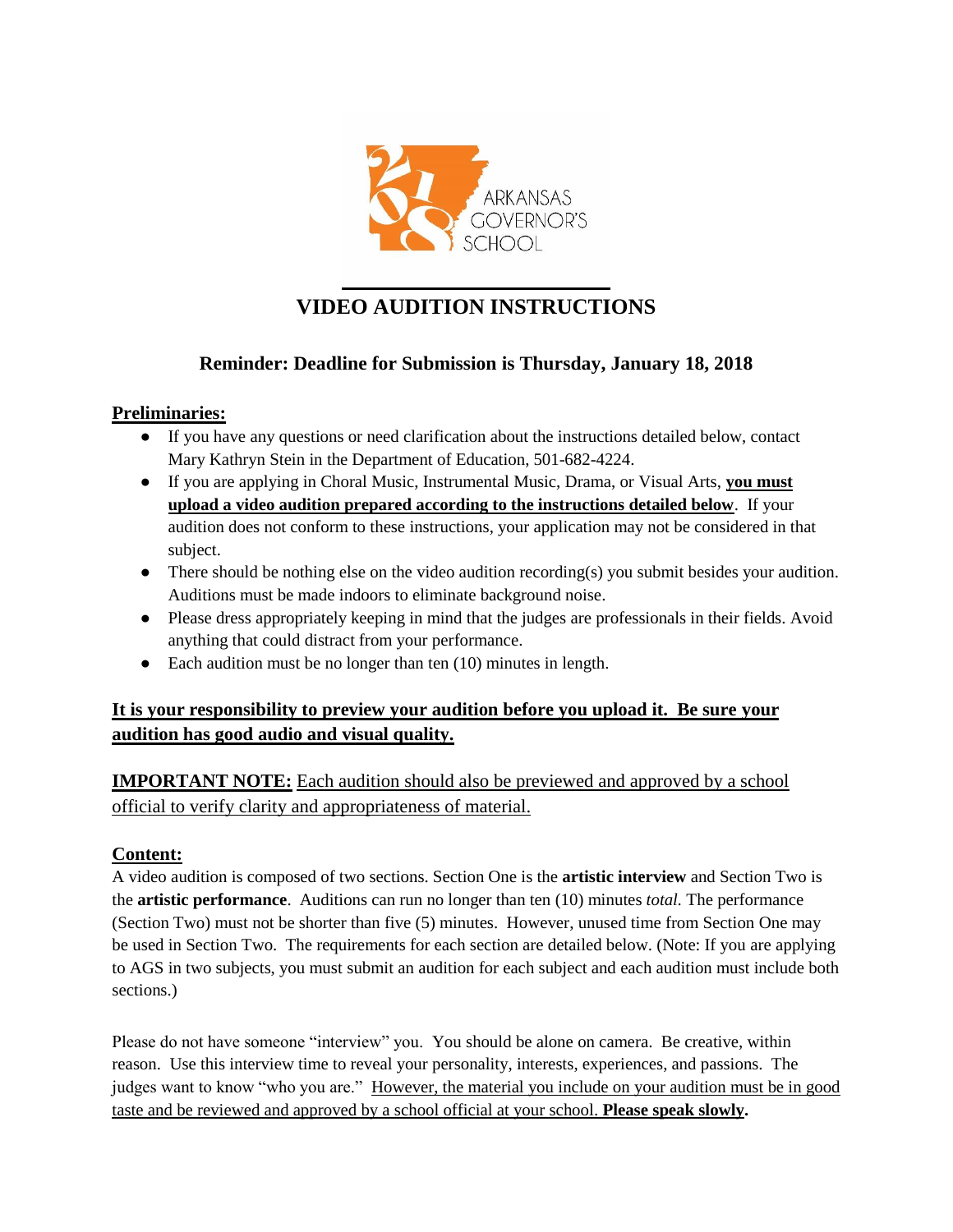**The requirements of Section One and Section Two vary according to the subject for which you wish to apply. Please follow the instructions for your area listed below.**

#### **Instructions for Uploading Video:**

After your video audition has been created, upload it to an "**unlisted**" YouTube file (see below). Be sure to give the file an appropriate title and description (see below). Once it has been approved by a school official, copy/paste the URL into your online Student Application form. Please check your URL to ensure it is functioning properly before submitting your application.

**Video Format:** YouTube accepts any of the following video formats: .MOV, .MPEG4, MP4, .AVI, .WMV, .MPEGPS, .FLV, 3GPP, and WebM.

**Upload:** Follow these directions to upload your completed video to an unlisted YouTube file.

- 1. Go to [www.youtube.com](http://www.youtube.com/) and sign in. If you don't already have an account, create one.
- 2. Click the "UPLOAD" button at the top.
- 3. Either click on the "Select files to upload" box and select your video file from the directory or drag/drop your video file into the box.
- 4. In the "Basic Info" screen, enter the appropriate title (see requested format below) in the box where the filename appears.
- 5. In the box below the title, enter the name of your high school as the description.
- **6. Change the privacy setting from "Public" to "Unlisted."**
- 7. Click "Done."
- 8. When the video is finished, **copy the URL and paste it into your online application form**.
- 9. In order to access your video later to copy the URL:
	- a. Go to YouTube and sign in.
	- b. Click on your user icon (the blue silhouette box at the top right) and select "Creator Studio." Your videos will be listed.
	- c. Click "edit" by the appropriate video to see the "Video Information" on the right, including the URL. You can also change the title or description.

**Title Format:** Please title your audition file(s) as follows. Begin with the abbreviation of the Area I subject you are applying in (CM, D, IM, VA), add a period, add your vocal part if CM or instrument if IM plus a period, add your last name, add a period, and add your first name. For example:

- 1. If Sally Smith is an alto applying in Choral Music, she would use the title CM.Alto.Smith.Sally.
- 2. If Fran Fisher is a violinist applying in Instrumental Music, she would use the title IM.Violin.Fisher.Fran.
- 3. If Will Jones is applying in Drama, he would use D.Jones.Will.
- 4. If Ronnie McDonald is applying in Visual Arts, he would use VA.McDonald.Ronnie.

**Description:** Please enter the name of your high school as the description of your video file.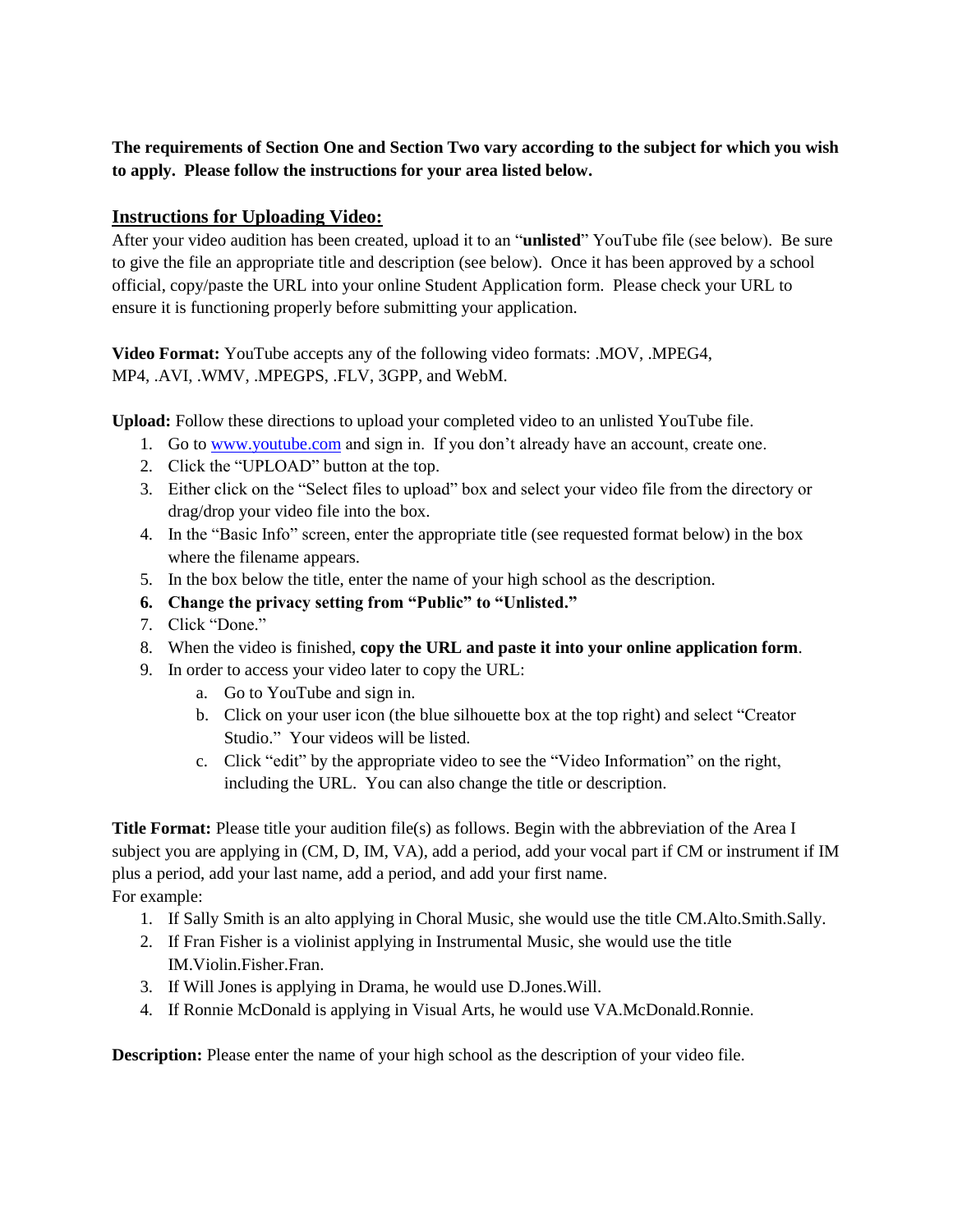# **CHORAL MUSIC**

### **I. Section One: The Artistic Interview:** (*Approximately 3-5 minutes*)

Each applicant should discuss the following statements conversationally on the audition:

- State your name.
- What vocal part do you sing? (If more than one, list them in order of preference.)
- What do you find most interesting about choral music?
- List your choral experience over the last two years, including school and community experiences.
- What is your favorite piece of choral music? Why?
- How well do you read music? Advanced? Intermediate? Beginner? Explain.

### **II. Section Two: The Artistic Performance:** *(Approximately 5 minutes)*

Introduce and present two selections of contrasting style. Do not use ensemble literature. Each selection should demonstrate your musical proficiency. Choose pieces that are solo songs, preferably classical art songs or show songs that display your range and talent as a singer. You may be accompanied if you wish, but be sure that the vocal recording comes through clearly. State your vocal range and then vocalize to demonstrate range.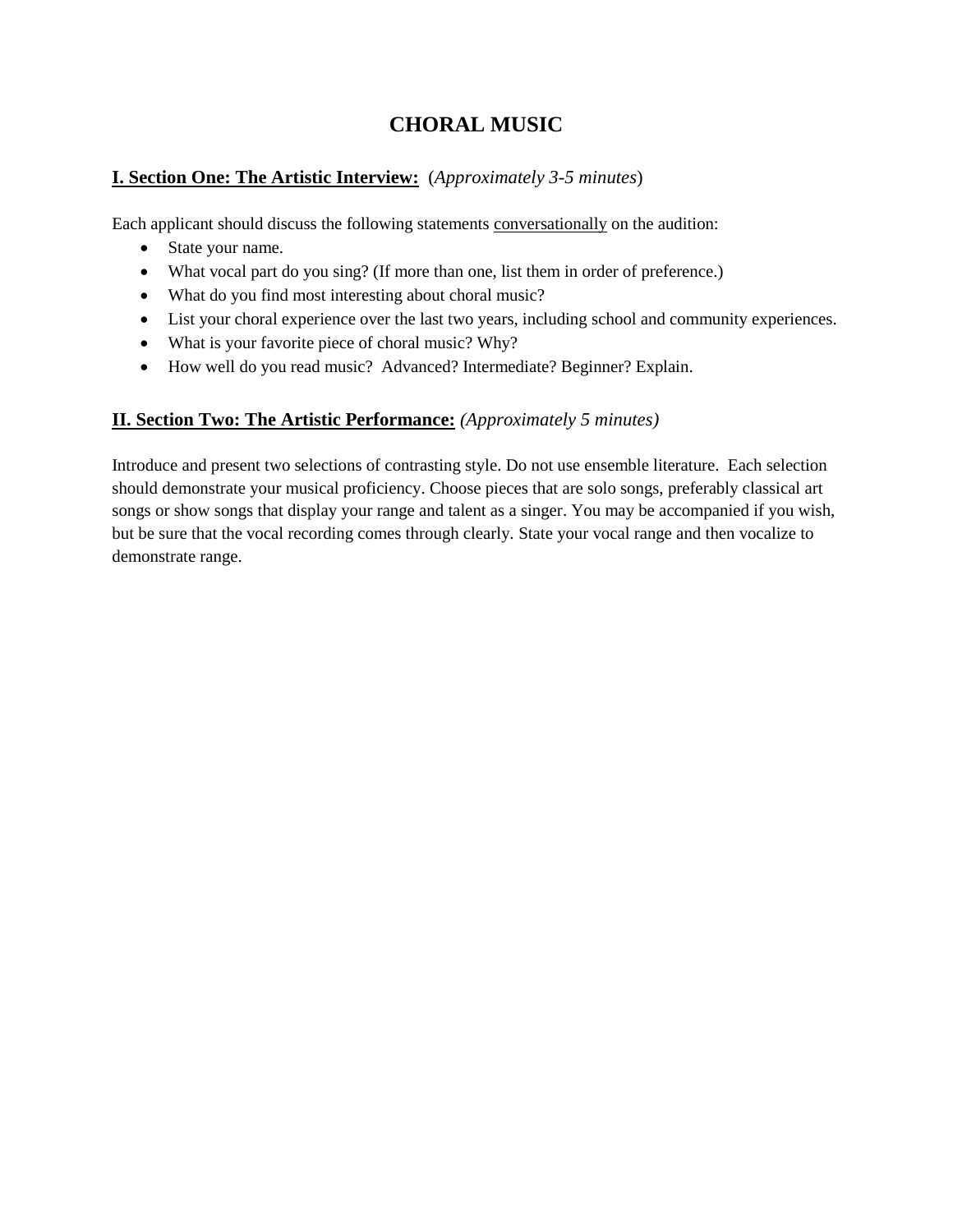### **DRAMA**

### **I. Section One: The Artistic Interview:** (*Approximately 3-5 minutes*)

Each applicant should discuss the following statements conversationally:

- State your name.
- Who is your favorite playwright? Why?
- What interests you most about drama?
- List your experience in drama over the past two years.
- What role would you most like to play someday? Why?

### **II. Section Two: The Artistic Performance:** *(Approximately 5 minutes)*

Introduce and perform (from memory) a selection from a published two act play or full length play, not a collection of monologues, not a poem, not a one act play. No props or costumes should be used. Choose a piece that displays your range and talents as an actor. Your performance should clearly demonstrate your acting ability. You should be the only person on camera. Duet acting scenes are not appropriate.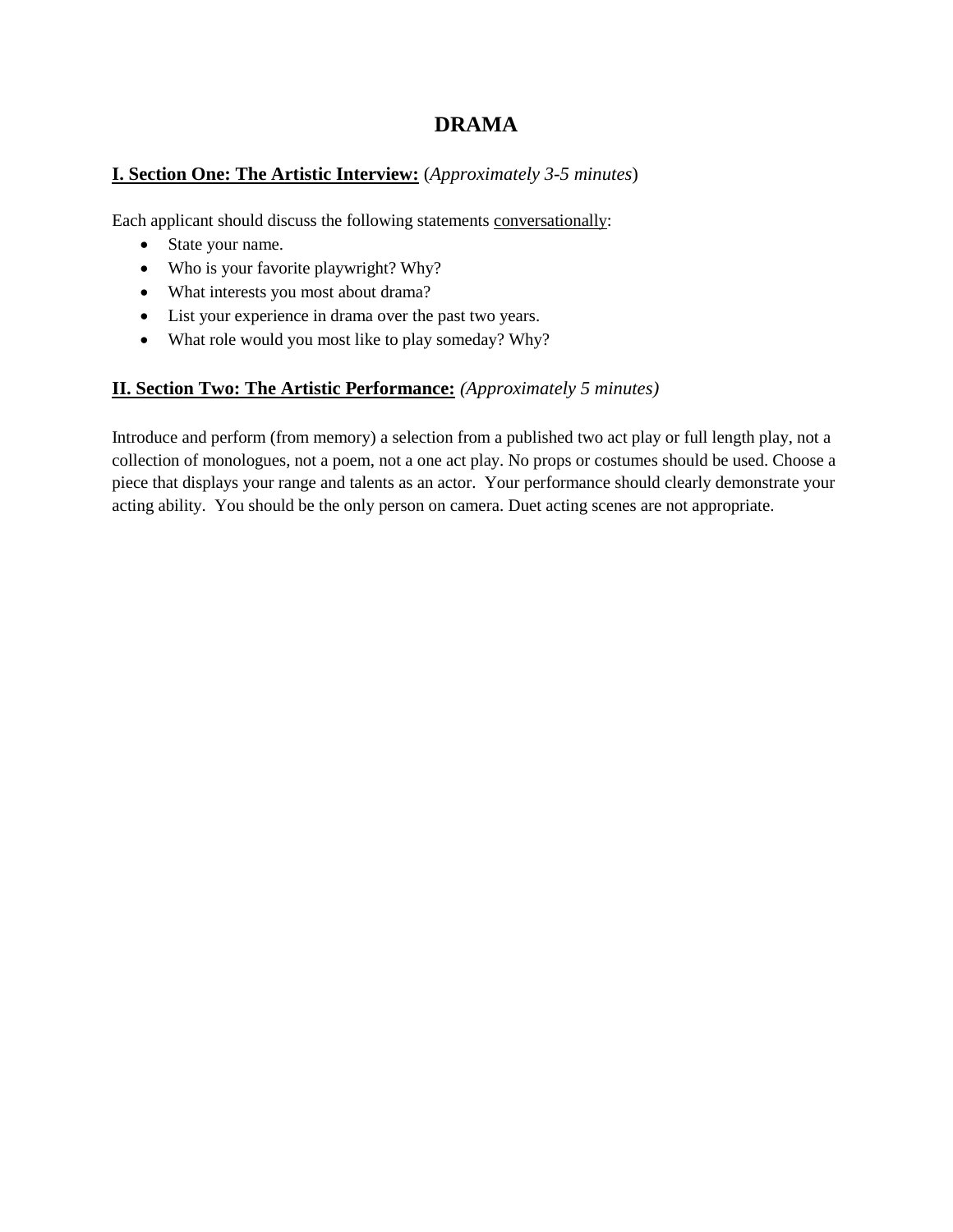# **INSTRUMENTAL MUSIC**

### **I. Section One: The Artistic Interview:** (*Approximately 3-5 minutes*)

Each applicant should discuss the following statements conversationally:

- State your name.
- What instrument(s) do you play? (If more than one, list them in order of preference.)
- What do you find most interesting about instrumental music?
- List your instrumental music experience over the last two years, including school and community experiences.
- What is your favorite piece of instrumental music? Why?

### **II. Section Two: The Artistic Performance:** *(Approximately 5 minutes)*

Introduce and present two selections of contrasting style. Do not use ensemble literature. Each selection should demonstrate your musical proficiency.

Choose pieces that display your range and talent as an instrumentalist. You may be accompanied if you wish, but be sure that the instrument you are playing comes through clearly on the audition.

 Please note that only the following instruments should be used for auditions: Piccolo, Flute, Oboe, English Horn, Clarinet, Bass Clarinet, Bassoon, Saxophone, Violin, Viola, Cello, String Bass, Harp, French Horn, Trumpet, Trombone, Euphonium, Tuba, Bass Trombone, Timpani, Snare Drum, Mallets, Piano.

Make sure your instrument is in tune.

Be careful not to stand too close to the recorder as it may distort the sound.

**PLEASE NOTE:** Students accepted to Governor's School in Instrumental Music playing euphonium, saxophone, piano, or harp should be aware that these instruments are not used in every piece. Students might be asked to play a secondary instrument if they play one, or they may be utilized in the percussion section. Pianists should be aware that although solo opportunities do exist at Governor's School, their primary function is to play keyboard parts in the large ensemble.